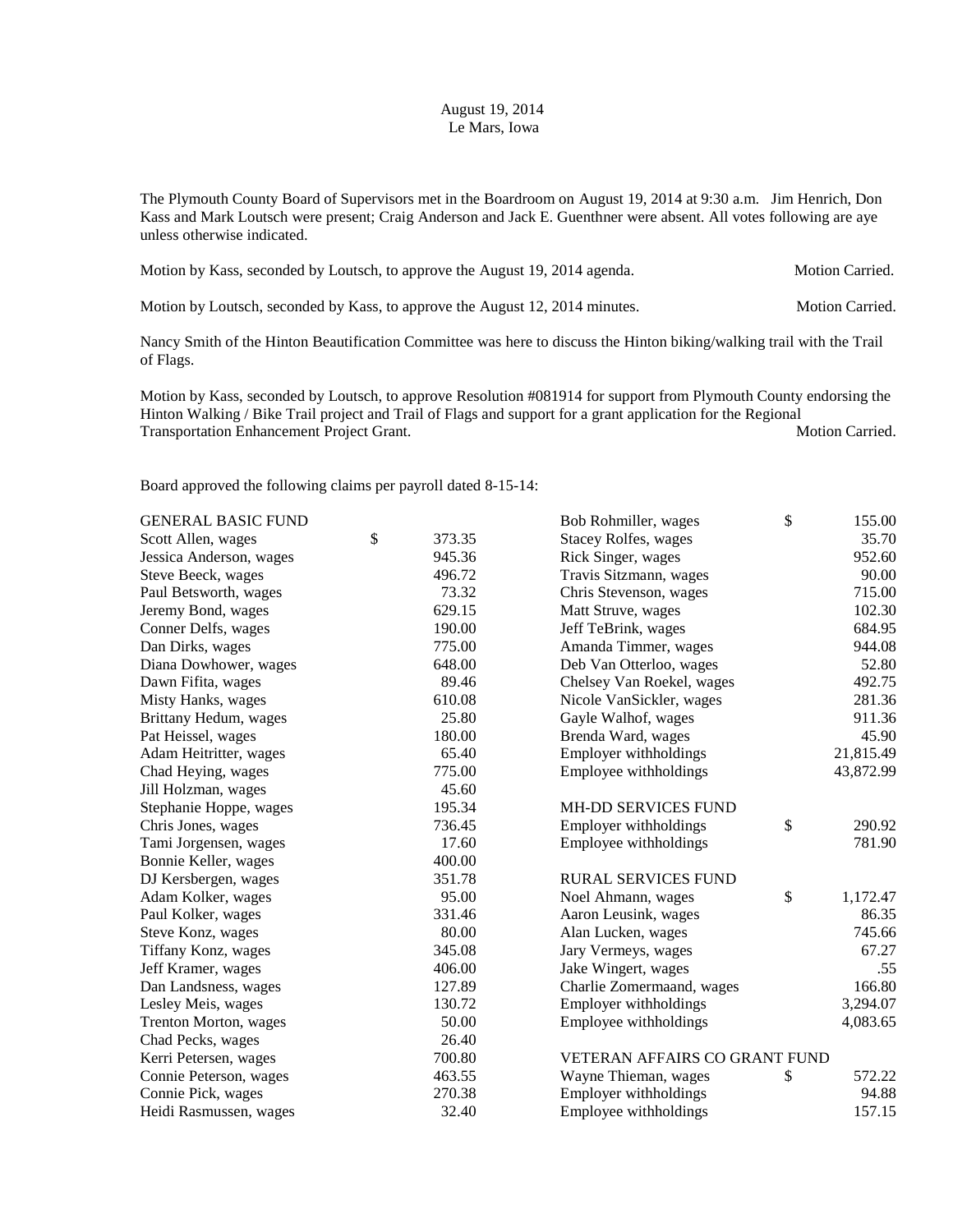| <b>SECONDARY ROAD FUND</b> |           | LOCAL EMERGENCY MANAGEMENT FUND |     |          |
|----------------------------|-----------|---------------------------------|-----|----------|
| Jerry Gloden, wages        | 25.77     | Employer with holdings          | S   | 304.78   |
| Terry Hodgson, wages       | 446.75    | Employee withholdings           |     | 726.41   |
| Arnie Meister, wages       | 32.75     |                                 |     |          |
| Employer withholdings      | 51,814.01 | <b>ASSESSOR FUND</b>            |     |          |
| Employee withholdings      | 27,242.49 | Employer with holdings          | \$. | 1,623.34 |
|                            |           | Employee withholdings           |     | 3,563.62 |

Board approved the following claims per warrant register dated 8-19-2014:

| <b>GENERAL BASIC FUND</b>                             |           | Mercy Business Health, nursing contract \$   | 506.50    |
|-------------------------------------------------------|-----------|----------------------------------------------|-----------|
| \$<br>Anthony Plumbing, A/C repairs                   | 67.50     | MidAmerican Energy, utilities                | 2,192.11  |
| Amy Augustine, postage                                | 12.98     | Molstad Law Firm, legal services             | 140.00    |
| Autry Reporting, deposition                           | 93.75     | Mr. Muffler, service                         | 466.46    |
| Nick Beeck, postage                                   | 4.27      | Northland Securities, full cont. disc report | 1,315.00  |
| Cole Beitelspacher, cell phone allowance              | 60.00     | O'Brien Co Sheriff, service                  | 38.00     |
| Lonnie Bohlke, cell phone allow. & fuel               | 86.07     | O.C. Sanitation, garbage pickup              | 171.60    |
| Bomgaars, misc. supplies                              | 387.13    | Amy Oetken, certified DL                     | 8.70      |
| Jim Bybee Law Office, legal representation            | 186.00    | Office Systems, copier maintenance           | 850.22    |
| Car-Go Express, fuel                                  | 128.72    | Perkins, office supplies                     | 25.22     |
| CCPOA, dues and fall training                         | 130.00    | Ply Co Board of Health, pass thru grant      | 2,138.00  |
| Crime Victims Assist., conf. registration             | 70.00     | Ply Co Recorder, canoe registrations         | 77.40     |
| Crittenton Center, juvenile shelter care              | 2,469.27  | Ply Co Sheriff, services                     | 2,239.54  |
| Dean Foods, Jail kitchen supplies                     | 236.95    | Ply Co Treasurer, flex benefits reimb.       | 599.82    |
| Victoria DeVos, misc. expenses reimb.                 | 567.60    | Polk Co Sheriff, services                    | 55.08     |
| Digital Plus, supplies                                | 9.99      | Prairie Meadows, lodging                     | 208.32    |
| Drury Inn, lodging                                    | 61.60     | Premier Comm., cable                         | 984.28    |
| Fareway, supplies                                     | 7.50      | Primebank, file charge                       | 7.50      |
| Fastenal, supplies                                    | 196.62    | Quality Lawn Care, mowing                    | 150.00    |
| Floyd Valley Hospital, 1 <sup>st</sup> qtr PH nursing | 29,657.50 | Darin Raymond, cell phone allowance          | 300.00    |
| Frontier, phone                                       | 1,225.21  | Northwest REC, utilities                     | 913.84    |
| LeMars Truck Stop, supplies                           | 6.50      | Red's Printing, Hillview maps                | 152.52    |
| Glenn's Copier, copy charges                          | 135.59    | Regency Villa, rent assistance               | 415.00    |
| Glock, Inc, equipment                                 | 173.00    | Route 3 Tire, tire repair                    | 99.25     |
| Jolynn Goodchild, mtg. expenses reimb.                | 398.51    | Sapp Bros, diesel fuel                       | 1,380.12  |
| Goveonnection, software & cables                      | 214.83    | Keith Schiltz, rent assistance               | 575.00    |
| Great Plains, locating service                        | 202.92    | Shelly Sitzmann, cell phone allowance        | 60.00     |
| Hardware Hank, supplies/repairs                       | 101.38    | Sleuth Software, software support            | 1,503.06  |
| Jan Hoffman, mtg. expenses reimburse                  | 253.77    | Sooland Bobcat Rental, repairs               | 305.00    |
| Hummer's Mowing, spraying/mowing                      | 1,542.99  | Southern Sioux Co RWS, water                 | 169.95    |
| Indoff, office supplies                               | 17.48     | Star Energy, fuel                            | 2,719.35  |
| Iowa Co Attorney's Assoc, conf. registration          | 65.00     | Stew Hansen Dodge, 2014 Ram 1500             | 22,873.00 |
| Iowa Dept of Public Safety, gun permits               | 2,507.00  | Thomson West, court library                  | 1,189.80  |
| Iowa Sec of State, IV oters maint, fee                | 2,398.28  | Titan Machinery, stabilizer bar              | 148.50    |
| Jacks' Uniforms, uniforms                             | 188.45    | Total Sales, repairs                         | 462.89    |
| Krista Koster, mapping                                | 520.00    | Town & Country Vet, service for K9           | 89.25     |
| Trish Kunkel, cleaning services                       | 1,400.00  | U.S. Cellular, cell phone service            | 361.71    |
| City of LeMars, utilities                             | 344.71    | Van's Sanitation, garbage pickup             | 110.24    |
| LeMars Agri Center, softener salt                     | 1,060.71  | Verizon, cell phone service                  | 371.37    |
| LeMars Ambulance, autopsy transport                   | 225.00    | Wilhelm Properties, rent assistance          | 300.00    |
| Daily Sentinel, Sheriff's job ad                      | 273.60    | Williams & Co, audit services                | 7,850.00  |
| LeMars Pack 'N Ship, shipping                         | 15.12     | Woodbury Co Sheriff, service                 | 19.01     |
| LeMars Postmaster, postage                            | 49.00     | YES Center, juvenile shelter care            | 675.00    |
| MCH Health Systems, subpoena records                  | 24.00     |                                              |           |
| Menards, bldg material & supplies                     | 867.24    |                                              |           |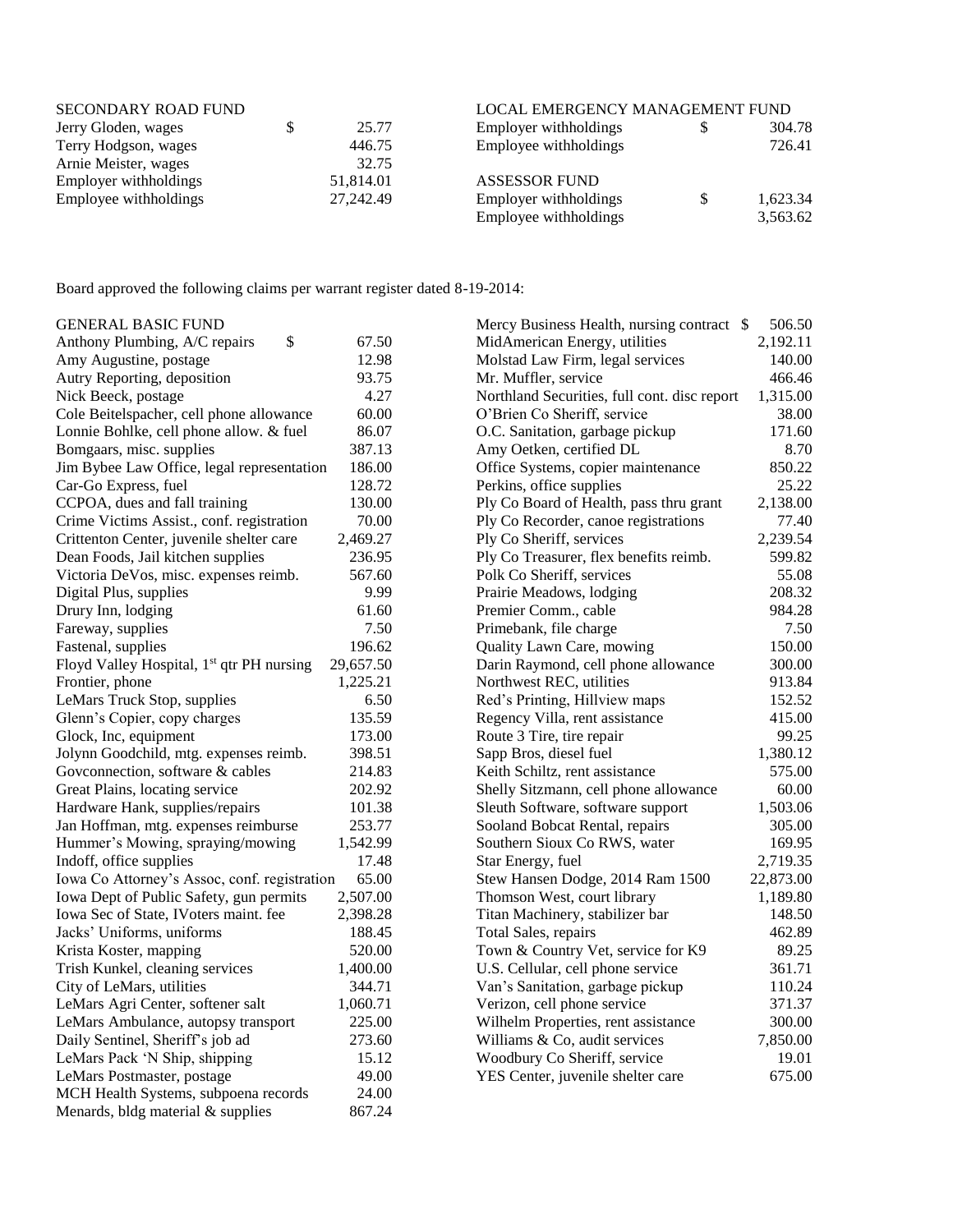| <b>MH-DD SERVICES FUND</b>                |            | Northside Glass, outside service<br>\$     | 582.50     |
|-------------------------------------------|------------|--------------------------------------------|------------|
| \$<br>Dean & Associates, services         | 300.00     | Northwest Electric, parts                  | 21.70      |
| Life Skills Training, sheltered workshop  | 5,438.28   | City of Oyens, utilities                   | 40.00      |
| Mallard View, comm. based settings        | 1,306.03   | Perkins Office, supplies                   | 18.99      |
| Ply Co Sheriff, transports                | 344.44     | Peterson Contractors, constr. project      | 113,395.47 |
| Pride Group, support services             | 18,071.07  | Quick Supply, misc. supplies               | 1,088.50   |
| Willow Heights, comm. based settings      | 1,643.00   | City of Remsen, utilities                  | 118.78     |
|                                           |            | Route 3 Tire, tires                        | 165.00     |
| RURAL SERVICES BASIC FUND                 |            | Sapp Bros, parts                           | 26,055.16  |
| \$<br>Fimco Inc, sprayer parts            | 22.53      | Schorg's Amoco, fuel                       | 1,234.46   |
| Frontier, phone                           | 68.58      | Sioux City Foundry, signs                  | 474.70     |
| Ply Co EMS, pass thru grant               | 7,660.75   | Stan Houston Equipment, parts              | 112.45     |
| Sapp Bros, fuel                           | 546.74     | Luke Steeg, outside labor                  | 90.00      |
| Van Diest Supply, herbicides              | 4,304.72   | Tool Depot, parts                          | 134.87     |
| Jeff Vaydick, refund on bldg permit       | 75.00      | UnityPoint Clinic, safety                  | 259.00     |
|                                           |            | Vermeer Sales, outside service             | 45.00      |
| <b>LOCAL OPTION SALES TAX FUND</b>        |            | Richard Wagner, right-of way               | 144.00     |
| J.L. Excavating, tile line<br>\$          | 4,965.35   | Wagner Auto, parts                         | 116.97     |
|                                           |            |                                            |            |
| City of LeMars, meter & flanges           | 1,520.00   | WesTel, phone                              | 39.31      |
|                                           |            | Ziegler Inc, parts                         | 10,334.05  |
| <b>SECONDARY ROAD FUND</b>                |            |                                            |            |
| \$<br>A & M Laundry, floor mats           | 58.00      | FORFEITURE, DARE, RESERVES FUND            |            |
| A.E. Pitts & Sons, box for survey truck   | 8,596.00   | LeMars Family Pharmacy, inmate meds \$     | 1,302.83   |
| Arnold Motor, parts                       | 196.68     | Total Motors, 2015 Impala                  | 21,763.33  |
| Bomgaars, parts                           | 370.50     | Twin Creek Animal Hospital, K9 services    | 1,014.50   |
| Carroll Distributing, batteries           | 107.77     |                                            |            |
| Certified Testing, outside engineering    | 7,100.00   | LOCAL EMERGENCY MANAGEMENT FUND            |            |
| Charlies Repair, fuel                     | 1,738.70   | Fire Service, Hazmat symposium<br>- \$     | 130.00     |
| Cooperative Gas, tires                    | 348.00     | Frontier, phone                            | 108.25     |
| Dakota Riggers, cables                    | 98.57      | City of LeMars, water                      | 32.36      |
| Dixon Construction, construction project  | 53,109.44  | MidAmerican Energy, utilities              | 125.62     |
| DK Tree Removal, road clearing            | 550.00     | Sapp Bros, fuel                            | 188.10     |
| Enventis, phone                           | 42.87      | Sharon's Embroidery, shirts                | 448.90     |
| Farmers Coop-Craig, fuel                  | 1,427.71   |                                            |            |
| Farmers Coop-Hinton, fuel                 | 7,502.85   | ASSESSOR AGENGY FUND                       |            |
| GCC Alliance, pipe culverts               | 3,466.50   | \$<br>Century Business Prod, copies        | 99.00      |
| Glenn's Copier, supplies                  | 8.44       | Frontier, phone                            | 72.08      |
| Graves Construction, construction project | 47,045.40  | Jamie Hauser, mileage                      | 130.18     |
| Gus Pech Mfg, welding supplies            | 123.75     | Institute of Iowa Cert. Assessor, training | 275.00     |
| Hancock Concrete, construction project    | 9,441.05   | Perkins, office supplies                   | 12.98      |
| Hi-Way Products, construction project     | 4,252.24   |                                            |            |
| City of Hinton, utilities                 | 144.51     | <b>INMATE REIMBURSEMENT FUND</b>           |            |
| Brent Hobson, outside labor               | 400.00     | Mercy Business Health, nursing contract \$ | 506.50     |
| Pete Holtgrew, bridge site excavation     | 5,163.75   | Sleuth Software, software support          | 1,503.06   |
| Indoff, supplies                          | 80.43      | Solutions, software conversion             | 2,000.00   |
| Iowa DOT, blades                          | 37,253.25  |                                            |            |
| Iowa Prison Industries, signs             | 5,970.96   | E911 FUND                                  |            |
| I-State Truck, two trucks                 | 143,852.00 | \$<br>Enventis, trunk line                 | 130.56     |
| J-W Tank, fuel                            | 1,812.90   | Frontier, phone listing, trunk line        | 444.06     |
| Kellen Industries, misc. expenses         | 150.00     | Govconnection, batteries                   | 167.76     |
| Kooiker Inc, construction project         | 28,485.80  | Shawn Olson, replacement for MTR           | 1,320.00   |
| L.A. Carlson Contracting, const. project  | 9,764.94   | WesTel, trunk line                         | 407.99     |
|                                           | 199.00     |                                            |            |
| Lampert Lumber, lumber                    |            |                                            |            |
| Matheson-Linweld, welding supplies        | 91.96      |                                            |            |
| Brian McKee, pipe culverts                | 550.00     |                                            |            |
| MidAmerican Energy, utilities             | 746.72     |                                            |            |
| Midwest Wheel, parts                      | 71.01      |                                            |            |